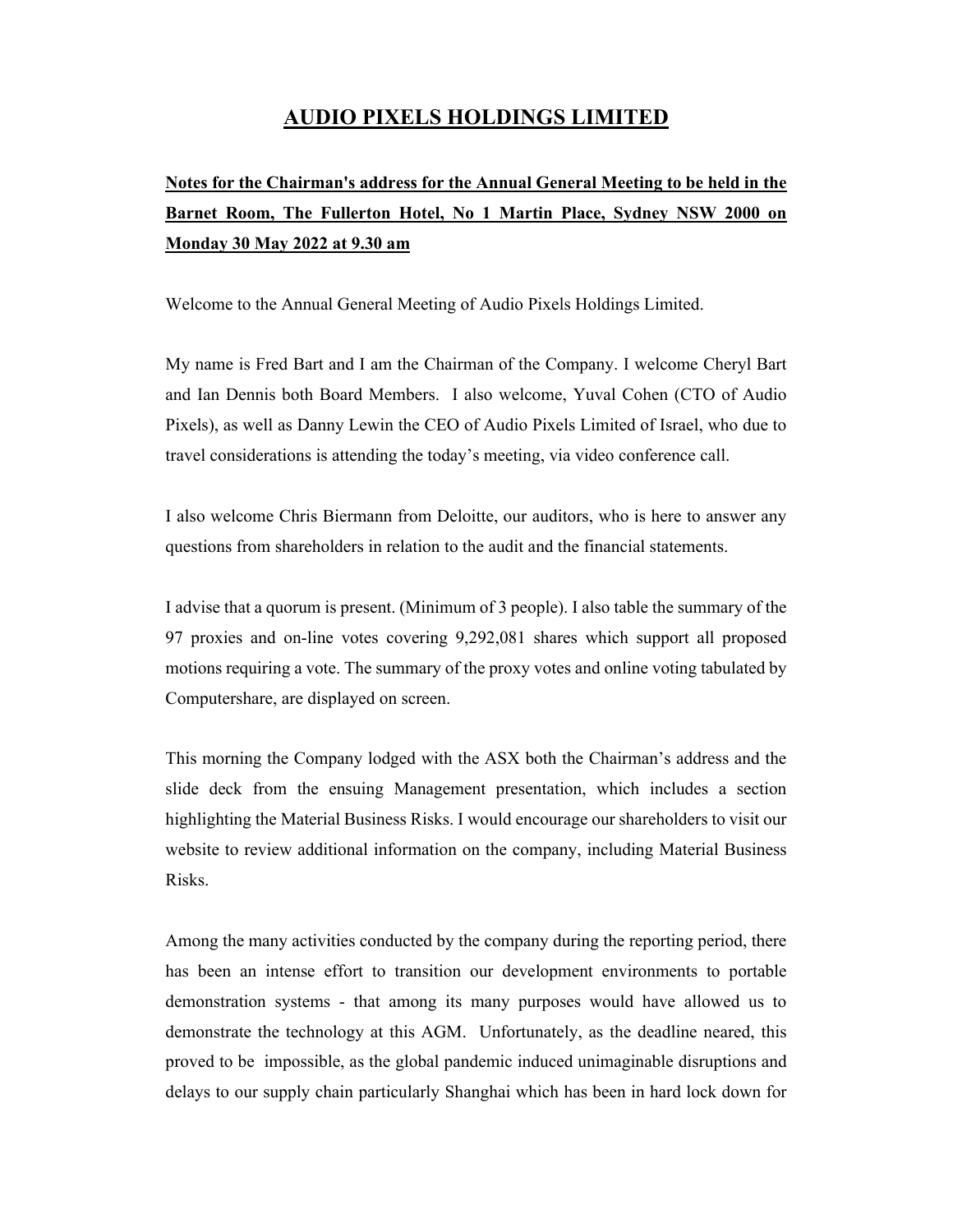several months as well as other component suppliers in China. Upon receipt and integration of the missing critical components, we will call a special meeting whereby our shareholders will be invited to experience our ground breaking technology firsthand.

As will be detailed shortly, I can say that having a formidable and committed fabrication and packaging partner in Earth Mountain, that has consistently delivered to specification – served as an accelerant, enabling major progress to occur during this period.

Before I turn over the meeting to Danny and Yuval to tell you more, I turn to the formal items of business, as set-out in the Notice of Meeting dated 26 April 2022.

Computershare have been attending to the recording of all proxies and online voting prior to the meeting. The results of the voting for each of the three resolutions are set out on the screen from the proxies and online voting undertaken by Computershare and, as I mentioned previously clearly support all resolutions. Voting by shareholders present today who have not lodged valid proxies will be carried out by a poll as required by ASX and Computershare have already distributed blue voting cards at the registration desk which will be collected at the end of the meeting and the poll finalised. We expect that prior to the close of the meeting after the technical presentation we can advise the results of the poll which will also be advised to the ASX after the close of the meeting.

#### **Ordinary Resolution 1**

To receive and consider the Directors' Report, Financial Report for the period ended 31 December 2021 and the Auditor's report on the accounts.

There is no requirement to formally approve the resolution; however, shareholders my wish to ask questions or make comments on the financial statements.

There have been no questions or comments received on the financial statements. Are there any questions or comments on the financial statements?

#### **Ordinary Resolution 2**

Resolution 2 concerns the re-election of Ms Cheryl Bart.